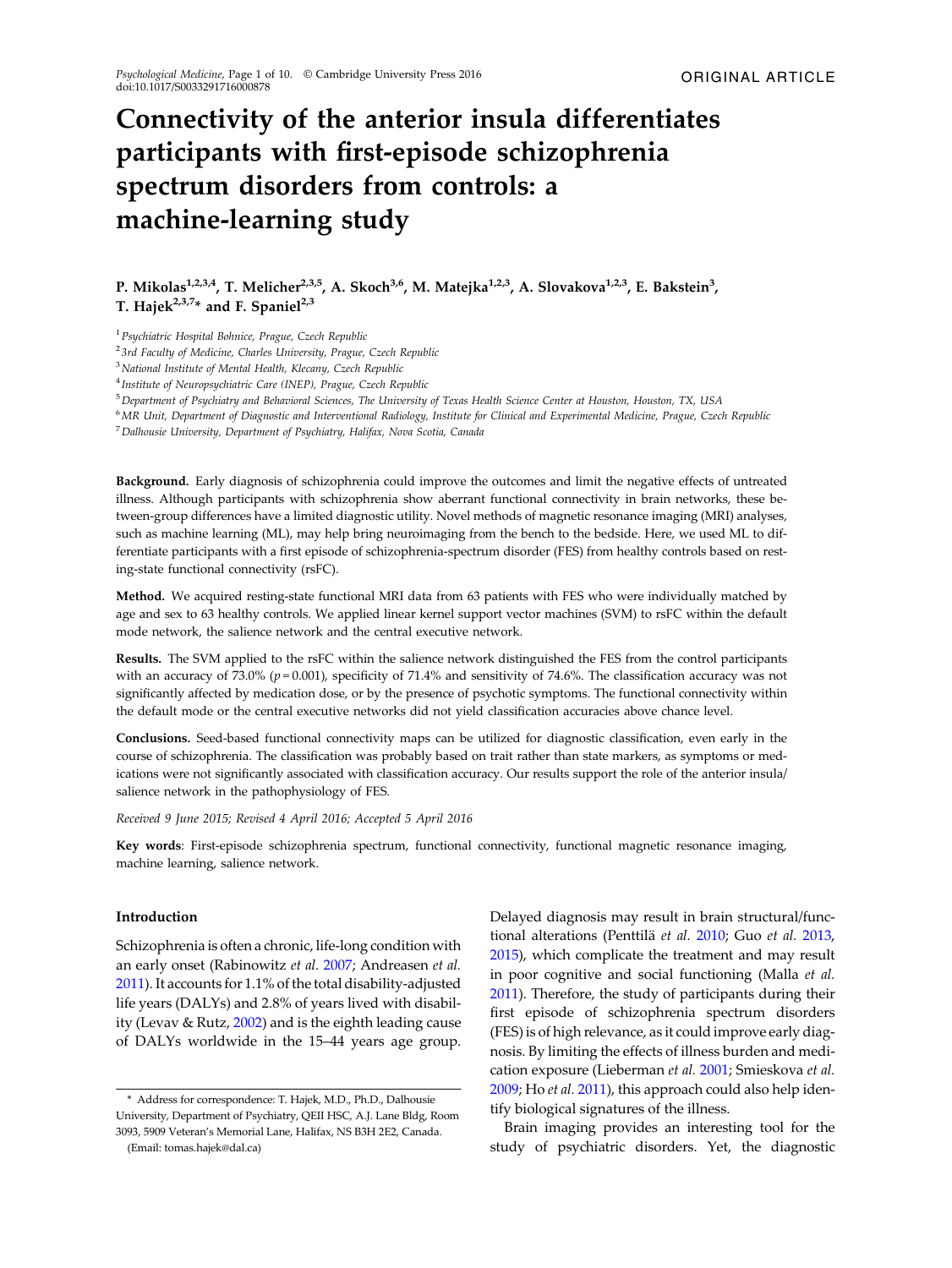promise of neuroimaging in psychiatry has not yet been fully realized. The main reasons for this pertain to clinical heterogeneity and low sensitivity/specificity of brain imaging findings. The former issue can be addressed by studying more homogeneous patient populations, such as participants at the early stages of the illness. The later problem can be resolved by novel methods of magnetic resonance imaging (MRI) data analysis, such as machine learning (ML). Unlike conventional univariate methods, which yield significant results on a group level, multivariate ML classifiers are sensitive enough to accurately classify individual subjects (Haller et al. [2014](#page-7-0); Sundermann et al. [2014](#page-8-0), Koutsouleris et al. [2015\)](#page-7-0). Moreover, multivariate patterns of brain changes, such as those detected by ML, may be more characteristic of psychiatric disorders (Davatzikos et al. [2005](#page-7-0)). Thus, ML may help bring neuroimaging from the bench to the bedside (Hajek et al. [2015](#page-7-0)).

Schizophrenia has been associated with aberrant functional connectivity (FC) within and between the default mode network (DMN), the central executive network (CEN) and the salience network (SN) (Palaniyappan et al. [2013](#page-8-0); Manoliu et al. [2014](#page-8-0); Nekovarova et al. [2014](#page-8-0); Spaniel et al. [2016\)](#page-8-0). Thus we investigated whether patterns of resting-state FC (rsFC), within these networks, would allow us to differentiate healthy controls from participants at the early stages of schizophrenia.

ML applied to resting-state functional MRI (rsfMRI) was successfully used to classify patients with an established illness (Kambeitz et al. [2015\)](#page-7-0). However, to the best of our knowledge, this is the first study to use rsFC to differentiate participants with a FES from healthy controls. In addition, we compared the results obtained by ML with those derived from traditional between-group FC analyses.

# Method

#### Study design

We recruited participants through the Early-Stage Schizophrenia Outcome study (ESO), a prospective trial of FES subjects, conducted in Prague and the Central Bohemia areas (Melicher et al. [2015\)](#page-8-0). The study was carried out in accordance with the latest version of the Declaration of Helsinki. A written informed consent was obtained from all of the subjects and the local ethics committee approved the protocol.

## Patients with FES

We recruited patients hospitalized at the Bohnice Psychiatric Hospital, Prague. The inclusion criteria were: (1) the diagnosis of schizophrenia or the diagnosis of an acute polymorphic psychotic disorder, as made by a psychiatrist, according to the International

Classification of Diseases-10 criteria; (2) the first episode of psychotic illness; (3) the duration of untreated psych- $\delta$ osis  $\leq$ 24 months. Any patients with psychotic mood disorders (including schizo-affective disorder, bipolar disorder, and unipolar depression with psychotic symptoms) were excluded from the study. All of the patients were treated with antipsychotic drugs at the time of the MRI scanning. We rated the symptom severity using the Positive and Negative Syndrome Scale (PANSS) (Kay et al. [1987\)](#page-7-0).

The MRI scanning was performed during the first hospitalization, as soon as the patients were able to understand the purpose of the study and undergo the fMRI protocol. As participants were typically hospitalized shortly after developing symptoms, some of them did not meet the duration criteria for schizophrenia at the time of scanning. These patients received the working diagnosis of acute polymorphic psychotic disorder.

#### Healthy controls

The healthy control subjects were recruited via an advertisement from a similar sociodemographic background and were matched to FES participants by age and sex on an individual basis. The main exclusion criteria for the control subjects were a personal lifetime history of any psychiatric disorder, or any substance abuse, established by the Mini International Neuropsychiatric Interview (M.I.N.I.) (Lecrubier et al. [1997\)](#page-7-0). We also excluded any family history of a psychiatric illness in first- or second-degree relatives (see [Table 1](#page-2-0) for details).

Further exclusion criteria, for both the patients and the healthy controls, included current neurological disorders, a lifetime history of seizures, or a head injury with altered consciousness, an intracranial hemorrhage, history of mental retardation, substance dependence, and any contraindications for MRI scanning.

#### fMRI data acquisition

The data were acquired by a 3 T Siemens Trio MRI scanner (Germany) equipped with a standard head coil. For the fMRI data pre-processing, the subjects were scanned using a structural T1-weighted threedimensional MPRAGE sequence [repetition time (TR) 2300 ms, echo time (TE) 4.63 ms, bandwidth 130 Hz/ pixel, field of view (FOV) 256 × 256 mm, matrix 256 × 256, 160–224 contiguous sagittal slices, a voxel size of  $1 \times 1 \times 1$  mm<sup>3</sup>, GRAPPA, and Acceleration Factor 2]. Functional images sensitive to the blood oxygen leveldependent (BOLD) contrast were measured with a gradient echo echo-planar sequence (GRE-EPI, TR = 2000 ms, TE = 30 ms, flip angle 90°, bandwidth 2232 Hz/ pixel, without parallel acceleration, FOV = 192 mm × 144 mm, matrix size  $64 \times 48$ , a voxel size of  $3 \times 3 \times 3$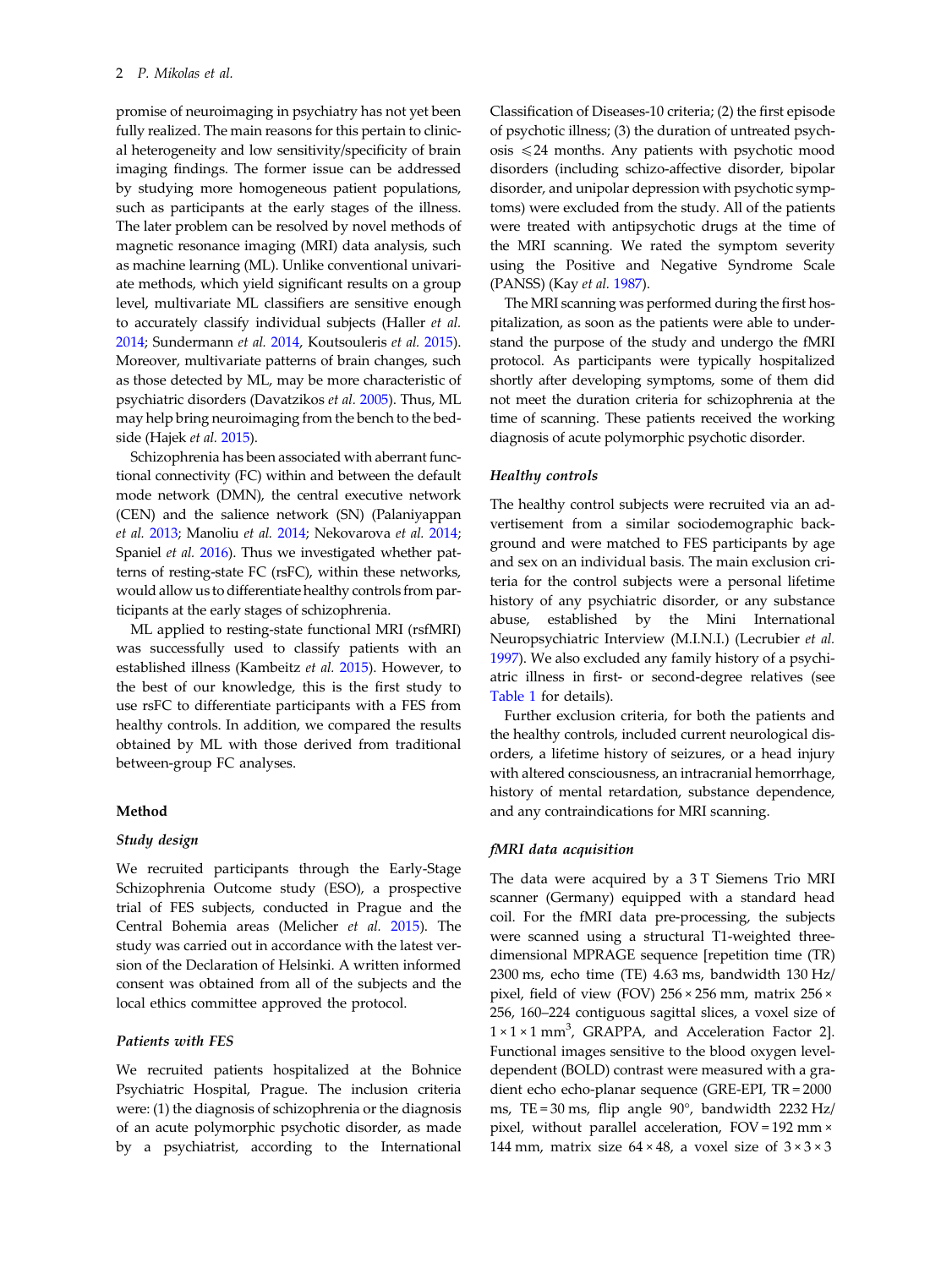|                                               | Controls<br>$(n=63)$ | Patients<br>$(n=63)$ | <b>Statistics</b>                          |
|-----------------------------------------------|----------------------|----------------------|--------------------------------------------|
| Sex, <i>n</i> female<br>(% female)            | 24 (38)              | 24 (38)              | $\chi^2 = 0$ , df = 1,<br>$p=1$            |
| Mean age, years $(S.D.)$ 28.1 $(6.3)$         |                      | 28.8(6.2)            | $t = 0.61$ ,<br>$df = 124$ ,<br>$p = 0.54$ |
| Diagnosis, $n$ (%)                            |                      |                      |                                            |
| Schizophrenia                                 | N.A.                 | 37 (58.7)            |                                            |
| Acute polymorphic<br>psychotic disorder       | N.A.                 | $26$ $(41.3)^a$      |                                            |
| Duration of illness.<br>months                |                      |                      |                                            |
| Mean                                          | N.A.                 | 2 <sup>b</sup>       | N.A.                                       |
| Median                                        | N.A.                 | $2(0-24)^{b}$        | N.A.                                       |
| (interquartile range)<br>Median antipsychotic | N.A.                 | 375 (289.5)          | N.A.                                       |
| dose at the time of                           |                      |                      |                                            |
| scanning, mg<br>chlorpromazine                |                      |                      |                                            |
| equivalents                                   |                      |                      |                                            |
| (interquartile range)                         |                      |                      |                                            |
| Mean PANSS score                              |                      |                      |                                            |
| (S.D.)                                        |                      |                      |                                            |
| Positive                                      | N.A.                 | 16.9(6.7)            | N.A.                                       |
| Negative                                      | N.A.                 | 16.9(6.4)            | N.A.                                       |
| General                                       | N.A.                 | 36.3 (9.2)           | N.A.                                       |
| Total                                         | N.A.                 | 70.1 (17.7)          | N.A.                                       |

<span id="page-2-0"></span>Table 1. Demographic and clinical characteristics of the participants

df, Degrees of freedom; S.D., standard deviation; N.A., not applicable; PANSS, Positive and Negative Syndrome Scale.

<sup>a</sup> A total of 13 patients received the working diagnosis of acute polymorphic psychotic disorder, because they did not meet the duration criteria for schizophrenia at the time of scanning.

<sup>b</sup> Data missing for six patients.

mm<sup>3</sup>, each volume with 35 axial slices without an inter-slice gap, and a total of 400 volumes).

#### fMRI data processing

Functional/structural data were pre-processed and analysed using tools implemented in the MATLAB 7.14 (R2012a) software. Slice-timing, realignment, regression of nuisance covariates (white matter and cerebrospinal fluid signal, voxel specific head motion, mean signal), spatial normalization and smoothing of the functional images, as well as spatial normalization of the structural T1 images, were performed by an SPM8-Data Processing Based Toolbox Assistant for the Resting-fMRI (DPARSF) (Chao-Gan & Yu-Feng, [2010\)](#page-7-0), and the Resting-State fMRI Data Analysis Toolkit (REST) (Song et al. [2011](#page-8-0)). The images were smoothed with an  $8 \times 8 \times 8$  Gaussian kernel. We applied temporal filtering over the frequency band of 0.008–0.09 Hz.

# FC analysis

rsFC for all of the subjects was calculated between preselected regions of interest (ROIs) and the voxels in the rest of the brain (seed-based connectivity), using preprocessing pipelines which are well established and often used in the field (i.e. Craddock et al. [2009](#page-7-0); Alonso-Solís et al. [2012](#page-6-0); Venkataraman et al. [2012](#page-9-0)). We selected three ROIs, which correspond to the three networks of interest, i.e. posterior cingulate gyrus for the DMN, dorsolateral prefrontal cortex (DLPFC), as represented by the middle frontal gyrus for the CEN and anterior insula for the SN. The posterior cingulate gyrus and the DLPFC were selected from the Automated Anatomical Labeling (AAL) atlas (Tzourio-Mazoyer et al. [2002](#page-9-0)). This atlas does not provide parcellation of insula, which we obtained from Freesurfer (sulcus circular insulae) (Fischl et al. [2004](#page-7-0); Sridharan et al. [2008;](#page-8-0) Destrieux et al. [2010](#page-7-0); Menon & Uddin, [2010](#page-8-0); Palaniyappan et al. [2013\)](#page-8-0). As patients with established schizophrenia as well as those with FES show reduced asymmetry of rsFC, we used ROIs from both sides as seeds in each model (Damoiseaux et al. [2006](#page-7-0); Swanson et al. [2011](#page-9-0); Cabral et al. [2014](#page-7-0); Guo et al. [2014](#page-7-0)). Thus, for each subject, we calculated three connectivity maps, including connectivity between: (1) bilateral anterior insula; (2) bilateral posterior cingulate; (3) bilateral middle frontal gyrus and the rest of the brain. Correlation coefficients were transformed into Z-scores by Fisher's transformation. These first-level, individual subject connectivity maps were subjected to ML; see the support vector machines (SVM) classification paragraph below.

The second-level FC analysis was performed by the SPM8-Data Processing Based Toolbox Assistant. The differences in the seed-based FC between the patients and the controls were tested using a two-sample  $t$  test. The results were family-wise error corrected with a significance threshold of  $p < 0.05$  on a cluster level. Only clusters exceeding 20 voxels were considered significant. In order to compare the uncorrected differences in the seed-based FC with the weight distribution obtained by the SVM, we performed a t test on an uncorrected level, with a cluster level of  $p = 0.001$ .

# SVM classification

We applied a linear kernel support-vector classifier (SVM) implemented in the PRONTO toolbox v 1.1 (Schrouff et al. [2013](#page-8-0)) to the individual subject FC maps. We estimated three separate SVM classification models (one for each of the three ROIs corresponding to the three pre-selected resting-state networks). In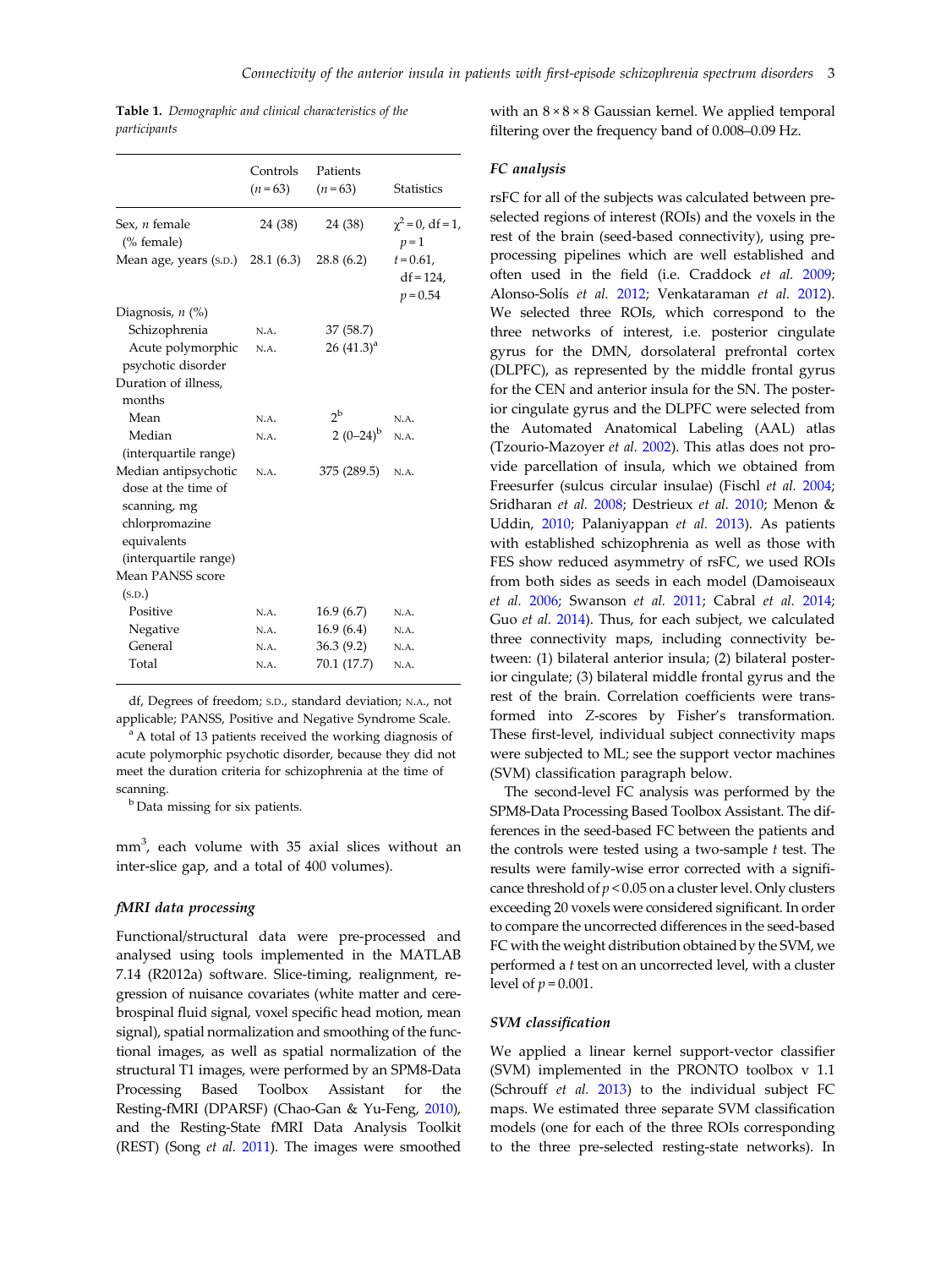order to remove zero voxels, all normalized brains were extracted using a BET tool implemented in the FSL package (Smith et al. [2004](#page-8-0)) and multiplied with each other in order to generate a common mask. The ML analyses were restricted to gray matter, by using a normalized gray matter mask provided by Dr Wager's laboratory (http://wagerlab.colorado.edu/ wiki/doku.php/help/core/brain\_masks). Each FC map comprised 52941 voxels (features).

This study utilized a linear kernel SVM, which is less prone to overfitting than non-linear SVMs. Linear kernel SVMs have a single parameter, C, that controls the trade-off between having zero training errors and allowing misclassifications. Similar to other studies, we used the default parameter  $C = 1$  (Mourao-Miranda et al. [2012](#page-8-0); Rocha-Rego et al. [2014;](#page-8-0) Hajek et al. [2015\)](#page-7-0). It has been shown previously by LaConte et al. ([2005](#page-7-0)) that the SVM performance for whole-brain classification does not change for a large range of C values and only degrades with very small C values. Thus, modifying the C threshold was suggested only when the dimensionality of the data is smaller than the number of examples (e.g. classification based on small ROIs), which was not the case in our study. Others have suggested that using a sample-dependent optimization of the parameter C may improve the performance of the model (Franke et al. [2010](#page-7-0); Nieuwenhuis et al. [2012\)](#page-8-0). However, the aim of this study was not to optimise the SVM methods. Our goal was to reduce the methodological heterogeneity and use a simple, 'out of the box' approach, which could be applicable in clinical setting (Mourao-Miranda et al. [2012\)](#page-8-0).

We performed a leave-one-subject-per-group-out cross-validation. This means, that on each run, one subject from each group was assigned to a testing set and the remaining subjects were assigned to a learning set. The classification was then performed on the two subjects in the test set. This was repeated until all of the subjects had been tested. During the crossvalidation procedure, all of the patients were matched with the healthy controls according to age and sex. The classification accuracy was expressed as a total performance on all runs. The statistical significance of the obtained classification accuracy was tested on 1000 randomly permuted datasets, with a random assignment of the group class to the input image. A resulting null-hypothesis distribution was used to calculate the  $p$  value of the accuracies, i.e. the proportion of the permutations that yielded a greater accuracy than the accuracy found for the classification models.

# Analysis of the effects of medication and symptoms

We attempted to clarify the contribution of medication and symptoms in several ways: (1) we compared symptoms and medication dose between correctly and incorrectly classified subjects using an independent-sample  $t$  test; (2) we used a linear regression to assess the association between classification accuracy (value of the SVM decision function) and medication dose [expressed as chlorpromazine (CPZ) equivalents] or symptoms; (3) we modeled the effects of covariates on FC. Of note, in ML, removal of confounding covariates can violate the basic train/test assumption by introducing the information about the whole dataset before introducing labels. Therefore covarying for medication dose or symptoms would not be optimal. To counter this problem, we thus used another ML approach – Gaussian process regression (GPR). Using the complex GPR model makes few assumptions about the shape of the possible relationship and is thus more powerful than linear models (Rasmussen & Williams, [2006](#page-8-0); Schrouff et al. [2013](#page-8-0)). Using linear model in this case could easily lead to underfitting in the case of a non-linear relationship. Therefore, by harvesting as much of the confounding relationship as possible, the GPR ensures that we exhaustively investigated and quantified the contribution of potential confounding factors to our findings. Specifically, we performed a GPR in order to estimate the CPZ dose, or the total PANSS and three subscales (positive, negative, general), on the day of scanning from the FC maps (Rasmussen & Williams, [2006](#page-8-0)). We only applied these analyses to networks, which differentiated FES from controls above chance level. All analyses were performed by the PRoNTo Toolbox v.1.1 (Schrouff et al. [2013\)](#page-8-0).

#### Ethical standards

All procedures contributing to this work comply with the ethical standards of the relevant national and institutional committees on human experimentation and with the Helsinki Declaration of 1975, as revised in 2008.

# Results

#### Demographic data

We recruited 63 FES participants who were individually matched by age and sex to 63 healthy controls, without a personal or a family history of psychiatric disorder; see [Table 1](#page-2-0) for a description of the samples.

# Support vector classification of FES and control participants

ML applied to rsFC within the SN differentiated FES from the control participants with specificity of 71.4%  $(p = 0.001)$ , sensitivity of 74.6% ( $p = 0.001$ ), and balanced accuracy of 73.0% ( $p = 0.001$ , area under the receiver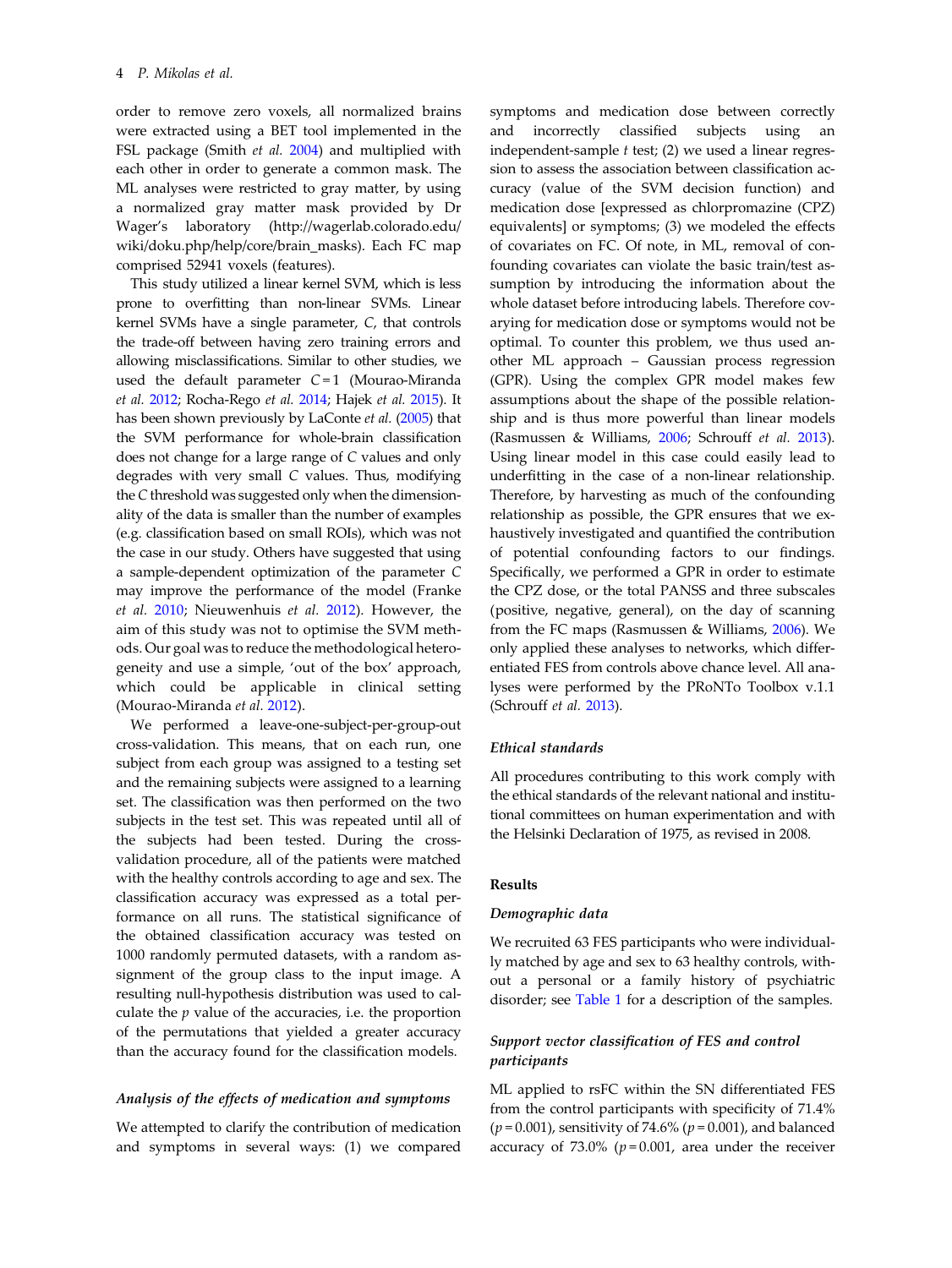<span id="page-4-0"></span>

Fig. 1. The receiver operating characteristic (ROC) curve for the classification model was based on functional connectivity maps of the anterior insula. The ROC curve shows the sensitivity  $v$ . specificity trade-off and the area under the curve (0.80). True positives = sensitivity; false positives = 1 – specificity.

operating characteristic curve = 0.80, Fig. 1). In other words, among the 63 FES subjects, 16 individuals were mislabeled as being controls, whereas 18 out of 63 controls were incorrectly classified as FES. The regions which most contributed to the discrimination of the two groups contained the anterior and posterior cingulate, precuneus, ventro- and dorsolateral prefrontal cortex, angular and supramarginal gyri, temporo-occipital regions, lingular gyrus, and thalamus. The FC within the other networks, i.e. the DMN and CEN, did not yield classifications above chance level (see [Table 2](#page-5-0)).

# FC analysis – between-group comparisons

There were no significant differences in rsFC between the FES and the control participants on a corrected level for either of the seed regions, i.e. the posterior cingulate cortex, dorsolateral prefrontal cortex and anterior insula. We further tested differences in rsFC of the anterior insula on an uncorrected level. The uncorrected comparisons yielded between-group connectivity differences in the bilateral angular and supramarginal gyri. These regions closely overlapped with the maximum weight vectors obtained from the ML classification model based on SN connectivity [\(Fig. 2](#page-5-0))

# Effects of medication and psychotic symptoms

The correctly classified patients did not differ from the misclassified ones in PANSS scores  $[t = 0.08,$  degrees of freedom (df) = 61,  $p = 0.9$ ] or medication dose ( $t = -1.66$ ,  $df = 60$ ,  $p = 0.1$ ). There was no association between

classification accuracy and CPZ equivalents  $(r = -0.21)$ ,  $p = 0.11$ ) or symptoms ( $r = -0.07$ ,  $p = 0.58$ ). Lastly, ML (GPR) was unable to estimate the CPZ dose  $(r=0.22, p=0.09)$  or the current symptoms as measured by the PANSS total scores or subscales (PANSS-total,  $r = -0.03$ ,  $p = 0.81$ ; PANSS-pos,  $r = -0.09$ ,  $p = 0.472$ ; PANSS-neg,  $r = 0.17$ ,  $p = 0.184$ ; PANSS-gen,  $r = -0.03$ ,  $p = 0.81$ ) from the rsFC within the SN.

# Discussion

In this study, whole-brain rsFC maps of the anterior insula/SN differentiated FES participants from controls with an above-chance accuracy of 73%, specificity of 71.4% and sensitivity of 74.6%. The classification was not significantly affected by medication dose, or by the presence of psychotic symptoms, and thus was probably based on trait rather than state markers.

Our findings provide a proof of concept that rsfMRI can be successfully used to differentiate participants with FES from healthy controls. rsfMRI is particularly suitable for diagnostic classification (Craddock et al. [2009;](#page-7-0) Haller et al. [2014](#page-7-0)). Compared with task-based fMRI paradigms, the resting-state approach reduces the amount of bias introduced by task non-adherence. This is an important advantage in participants with FES, who tend to have distorted perception and impaired cognitive functioning. Also the rsFC seed regions can be selected a priori from pre-defined atlases, which makes this approach transferable among independent groups of subjects. Although it is difficult to directly compare the results due to the methodological differences, the classification performance obtained by using rsFC in this study was comparable with the sensitivity and specificity obtained from structural MRI and rsfMRI in established schizophrenia patients and FES as reported in a recent meta-analysis by Kambeitz et al. ([2015\)](#page-7-0) (sensitivity 76% and specificity 79% for structural MRI, sensitivity 84% and specificity 77% for rsfMRI). Studies that focused on FES exclusively have reported accuracies ranging from 65.8 to 94% for structural MRI (Kasparek et al. [2011](#page-7-0); Takayanagi et al. [2011](#page-9-0); Borgwardt & Fusar-Poli, [2012](#page-7-0); Pettersson-Yeo et al. [2013;](#page-8-0) Zanetti et al. [2013](#page-9-0)).

The anterior insula is a crucial component of the SN. The disruption of anterior insula and SN connectivity has been well documented in schizophrenia (White et al. [2010;](#page-9-0) Moran et al. [2013](#page-8-0); Palaniyappan et al. [2013](#page-8-0); Manoliu et al. [2014;](#page-8-0) Iwabuchi et al. [2015](#page-7-0)). Additionally, a gray matter reduction within the insula has been consistently and robustly reported in meta-analyses of morphometric MRI studies in schizophrenia (Glahn et al. [2008](#page-7-0); Ellison-Wright & Bullmore, [2010;](#page-7-0) Bora et al. [2011](#page-6-0); Palaniyappan et al. [2013\)](#page-8-0). However, the specificity of these changes to schizophrenia is unclear. Recent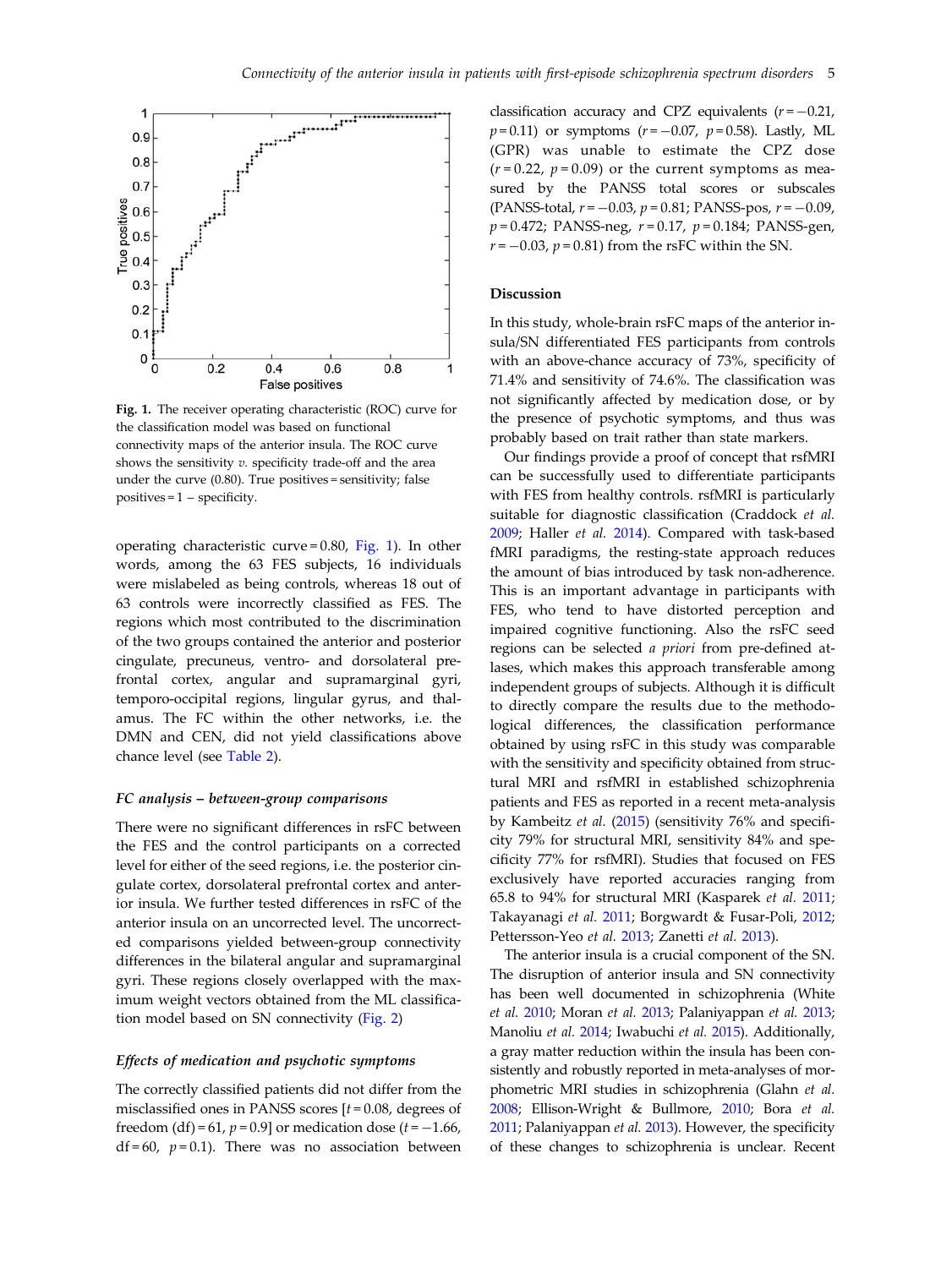<span id="page-5-0"></span>

| Table 2. Results of the support vector machine classification of patients with a first-episode schizophrenia spectrum disorder and healthy |  |  |  |
|--------------------------------------------------------------------------------------------------------------------------------------------|--|--|--|
| controls from the whole-brain seed-based functional connectivity maps <sup>a</sup>                                                         |  |  |  |

| <b>ROI</b>                                        | Sensitivity  | $\boldsymbol{n}$ | Specificity  | n             | Balanced accuracy | <i>p</i> , Balanced | $AUC^b$      |
|---------------------------------------------------|--------------|------------------|--------------|---------------|-------------------|---------------------|--------------|
| Posterior cingulate cortex                        | 54.0         | 0.292            | 57.1         | 0.155         | 55.6              | 0.176               | 0.55         |
| Dorsolateral prefrontal cortex<br>Anterior insula | 57.1<br>74.6 | 0.133<br>0.001   | 58.7<br>71.4 | 0.09<br>0.001 | 57.9<br>73.0      | 0.072<br>0.001      | 0.62<br>0.80 |

ROI, Region of interest; AUC, area under receiver operating characteristic curve.

 $a<sup>a</sup>p$  Values were calculated from permutation testing with 1000 permutations.

<sup>b</sup> See [Fig. 1](#page-4-0) for details.



Fig. 2. Comparison of the regions contributing to the classification based on salience network connectivity obtained by machine learning (red) with differences between the patients with first episode of schizophrenia-spectrum disorder and controls in salience network connectivity (white). Differences in functional connectivity between the patients and the controls were obtained as  $F$ -contrast ( $p = 0.001$ , cluster-level uncorrected).

findings suggest that a general mapping exists between a broad range of psychiatric symptoms and the integrity of an anterior insula-based network across a wide variety of neuropsychiatric illnesses (Goodkind et al. [2015\)](#page-7-0).

Although the DMN and CEN exhibit functional abnormalities in schizophrenia (Ren et al. [2013;](#page-8-0) Spaniel et al. [2016](#page-8-0)), we did not achieve above-chance classifications when we focused on connectivity within these networks. We also did not identify any significant between-group FC differences in these networks. One explanation may lie in the dynamics of structural brain changes during the course of an illness. Some studies suggest that abnormalities of insular cortex in psychotic disorders may reflect pre-existing vulnerability. Later in the course of illness, the changes secondary to the illness burden may lead to the extension of these alterations to other neighboring structures (Takahashi et al. [2009](#page-9-0); Chan et al. [2011](#page-7-0)). However, other studies do not support this view of dynamic pattern changes in brain morphology (Vita et al. [2012\)](#page-9-0).

Another explanation is that previous findings reflect clinical heterogeneity vis-à-vis the clinical course. Recent studies have demonstrated that classification accuracies are higher in participants with chronic course of illness, and lower in those with an episodic illness. Perhaps the presence of patients who will go on to develop an episodic illness could have decreased the prediction accuracies for some of the networks (Mourao-Miranda et al. [2012;](#page-8-0) Gould et al. [2014\)](#page-7-0).

It is of note that even the between-group differences in the anterior insula connectivity did not reach statistical significance. However, on an uncorrected level, the localization of group differences overlapped with the regions with a maximum contribution to the classification using ML. Due to the multivariate nature, which obviates the need to control for multiple comparisons, ML appears to be more sensitive than conventional mass univariate approaches.

This study has the following limitations. A common problem in ML is overfitting (Whelan & Garavan, [2014\)](#page-9-0). We used a linear-kernel SVM classifier, which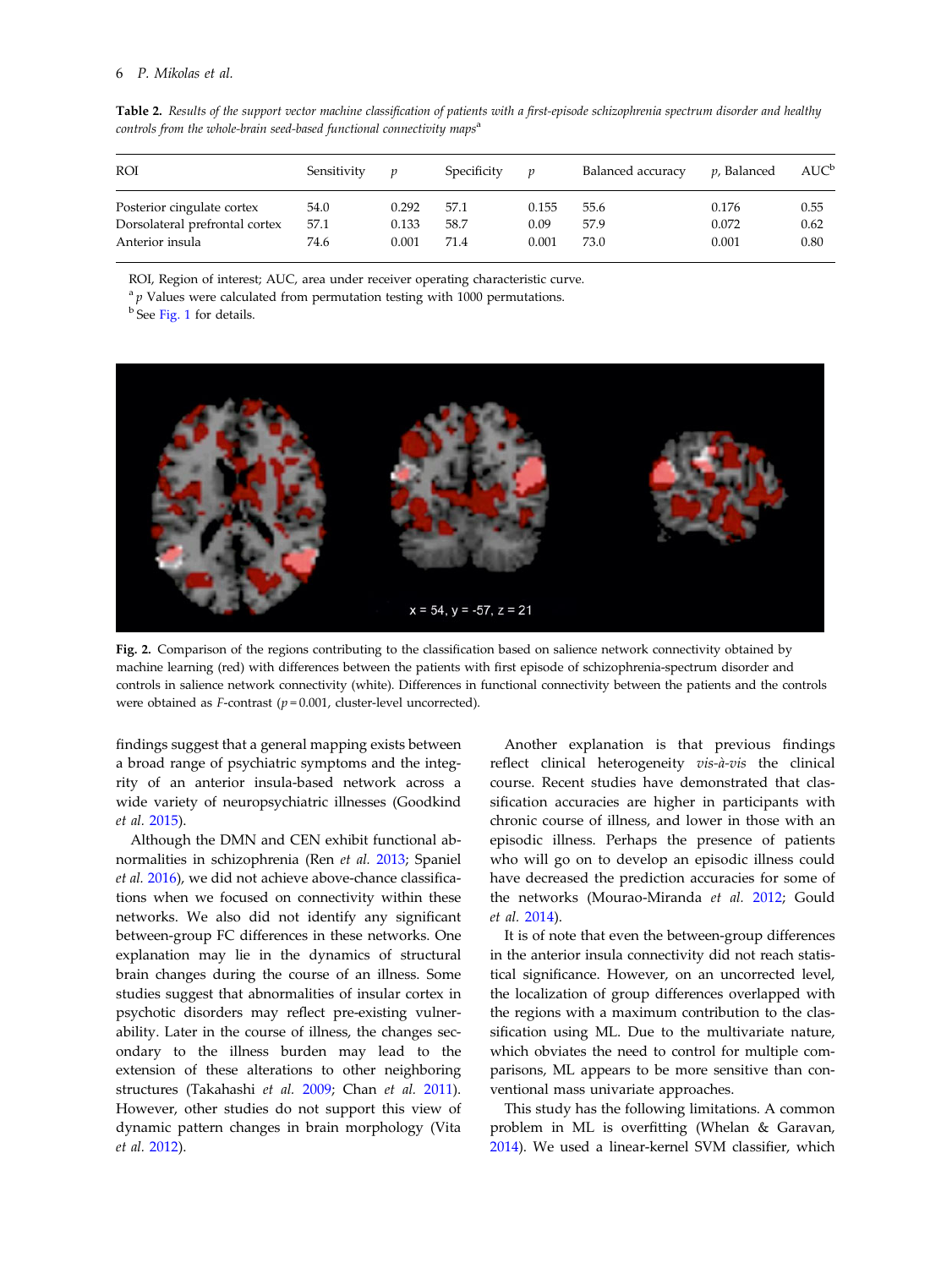<span id="page-6-0"></span>was shown to have a low likelihood of overfitting in fMRI paradigms (LaConte et al. [2005;](#page-7-0) Mourao-Miranda et al. [2012\)](#page-8-0). In addition, two out of three of our models failed to produce significant results, which makes overfitting unlikely.

Unlike the healthy controls, all of the patients were on antipsychotic medication and experienced mild psychotic symptoms at the time of scanning. However, there was no significant association between symptoms or medication dose and classification accuracy. Likewise, ML was unable to estimate symptom levels or medication dose from rsFC data. Last but not least, there were no significant differences between the correctly and incorrectly classified subjects in symptom levels or medication dose. Thus, it is unlikely that medication or psychotic symptoms markedly contributed to the classification. There are a limited number of studies focusing on correlations of clinical symptom severity and/or medication dose with rsFC in FES. The results differ depending on the regions of interest. Some studies have found positive as well as negative correlations of striatal connectivity with symptom severity that was resolved with treatment (Sarpal et al. [2015](#page-8-0)). However, another study reported no correlations between symptom severity and rsFC of the DMN (Alonso-Solís et al. 2012).

We were primarily interested in subjects at the early stages of illness, as this is one of the few ways how to limit the effects of previous psychotic episodes and how to minimize exposure to medications or comorbid conditions. This approach minimizes the effects of confounding variables, which could alter classification accuracy. Consequently, as many of the participants were hospitalized shortly after developing symptoms, some of them did not meet the duration criteria for schizophrenia at the time of scanning. These patients received the working diagnosis of acute polymorphic psychotic disorder.

As this is an emerging field, there is no standardization of the methods of data pre-processing and analyses for the ML studies. We do not know exactly the influence of individual processing steps or selection of ROI on the outcomes. At the same time, the SVMs are among the most used ML classifiers in psychiatric neuroimaging (Sundermann et al. [2014](#page-8-0)).

Consequently, we used SVM with the default parameters in order to decrease the methodological heterogeneity and to ensure comparability with other studies. This way, we showed that even a simple 'out of the box', easily applicable classifier with linear (hyperplane) decision boundary could correctly distinguish between patients and controls. For the same reason, we used standard atlases to select the ROIs, which are representative of the individual networks. In future studies, it would be interesting to test other classifiers,

such as random forest or discriminant analyses, or to focus on different ROIs.

To conclude, this study provides a proof of concept that ML of seed-based rsFC maps can be utilized for the diagnostic classification of participants early in the course of schizophrenia. We were able to discriminate patients with FES from healthy controls with an accuracy of 73%. Furthermore, our results emphasize the role of rsFC within the SN in the pathophysiology of FES. Future studies should attempt to use this approach in unaffected individuals at a genetic risk of schizophrenia, should aim to test the specificity of the results to schizophrenia and might benefit from novel classification algorithms.

#### Acknowledgements

The study was supported by: the Ministry of Health, Czech Republic (F.S., grant number 16-32696A); the Ministry of Health, Czech Republic – Conceptual Development of Research Organization 00023001 [Institut klinické a experimentální medicíny (IKEM), Prague, Czech Republic] – Institutional support; and Charles University, Prague (grant number 260168/ SVV/2015).

The funding source had no role in the study design, the collection analysis, the interpretation of data, the writing of the paper, or in the decision for publication.

F.S., T.H. and P.M. designed the study; F.S., P.M., A. Sl. and M.M. participated in the patient recruitment; they also performed clinical examinations and scales. T.M. analysed the subject cohort demographics; P.M. and A.Sk. performed the fMRI pre-processing; P.M., E.B. and T.H. performed the fMRI data analyses and statistics; P.M., F.S. and T.H. wrote the article, which all of the authors reviewed and approved for publication.

#### Declaration of Interest

None.

#### References

Alonso-Solís A, Corripio I, de Castro-Manglano P, Duran-Sindreu S, Garcia-Garcia M, Proal E, Nuñez-Marín F, Soutullo C, Alvarez E, Gómez-Ansón B, Kelly C, Castellanos FX (2012). Altered default network resting state functional connectivity in patients with a first episode of psychosis. Schizophrenia Research 139, 13–18.

Andreasen NC, Nopoulos P, Magnotta V, Pierson R, Ziebell S, Ho B-C (2011). Progressive brain change in schizophrenia: a prospective longitudinal study of firstepisode schizophrenia. Biological Psychiatry 70, 672–679.

Bora E, Fornito A, Radua J, Walterfang M, Seal M, Wood SJ, Yücel M, Velakoulis D, Pantelis C (2011).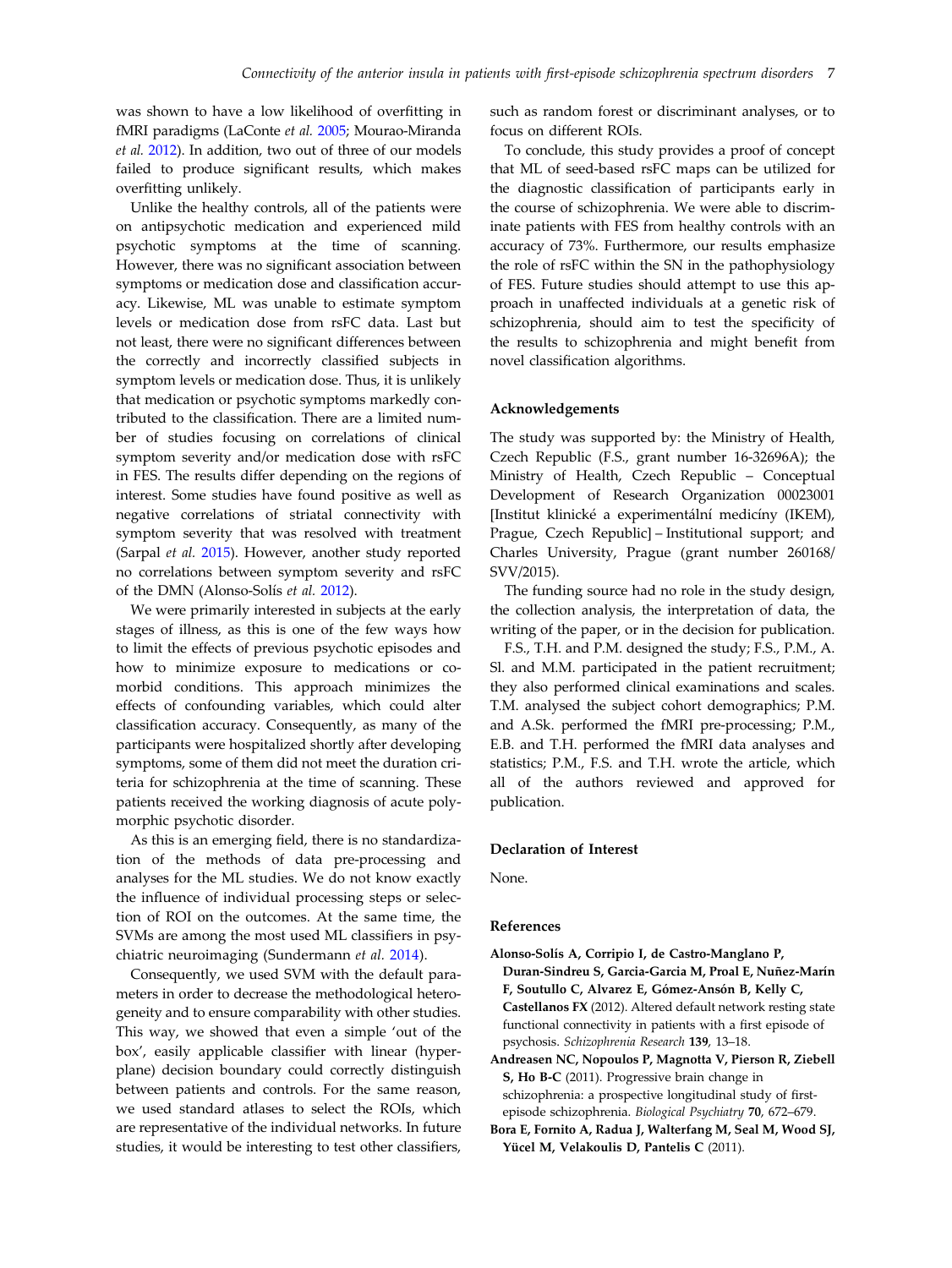#### <span id="page-7-0"></span>8 P. Mikolas et al.

Neuroanatomical abnormalities in schizophrenia: a multimodal voxelwise meta-analysis and meta-regression analysis. Schizophrenia Research 127, 46–57.

Borgwardt S, Fusar-Poli P (2012). Third-generation neuroimaging in early schizophrenia: translating research evidence into clinical utility. British Journal of Psychiatry: The Journal of Mental Science 200, 270–272.

Cabral J, Kringelbach ML, Deco G (2014). Exploring the network dynamics underlying brain activity during rest. Progress in Neurobiology 114, 102–131.

Chan RCK, Di X, McAlonan GM, Gong Q (2011). Brain anatomical abnormalities in high-risk individuals, first-episode, and chronic schizophrenia: an activation likelihood estimation meta-analysis of illness progression. Schizophrenia Bulletin 37, 177–188.

Chao-Gan Y, Yu-Feng Z (2010). DPARSF: A MATLAB toolbox for 'pipeline' data analysis of resting-state fMRI. Frontiers in Systems Neuroscience 4, 13.

Craddock RC, Holtzheimer PE, Hu XP, Mayberg HS (2009). Disease state prediction from resting state functional connectivity. Magnetic Resonance in Medicine: Official Journal of the Society of Magnetic Resonance in Medicine/Society of Magnetic Resonance in Medicine 62, 1619–1628.

Damoiseaux JS, Rombouts SARB, Barkhof F, Scheltens P, Stam CJ, Smith SM, Beckmann CF (2006). Consistent resting-state networks across healthy subjects. Proceedings of the National Academy of Sciences 103, 13848–13853.

Davatzikos C, Shen D, Gur RC, Wu X, Liu D, Fan Y, Hughett P, Turetsky BI, Gur RE (2005). Whole-brain morphometric study of schizophrenia revealing a spatially complex set of focal abnormalities. Archives of General Psychiatry 62, 1218–1227.

Destrieux C, Fischl B, Dale A, Halgren E (2010). Automatic parcellation of human cortical gyri and sulci using standard anatomical nomenclature. NeuroImage 53, 1–15.

Ellison-Wright I, Bullmore E (2010). Anatomy of bipolar disorder and schizophrenia: a meta-analysis. Schizophrenia Research 117, 1–12.

Fischl B, Salat DH, van der Kouwe AJW, Makris N, Ségonne F, Quinn BT, Dale AM (2004). Sequence-independent segmentation of magnetic resonance images. NeuroImage 23 (Suppl. 1), S69–S84.

Franke K, Ziegler G, Klöppel S, Gaser C (2010). Estimating the age of healthy subjects from T1-weighted MRI scans using kernel methods: exploring the influence of various parameters. NeuroImage 50, 883–892.

Glahn DC, Laird AR, Ellison-Wright I, Thelen SM, Robinson JL, Lancaster JL, Bullmore E, Fox PT (2008). Meta-analysis of gray matter anomalies in schizophrenia: application of anatomic likelihood estimation and network analysis. Biological Psychiatry 64, 774–781.

Goodkind M, Eickhoff SB, Oathes DJ, Jiang Y, Chang A, Jones-Hagata LB, Ortega BN, Zaiko YV, Roach EL, Korgaonkar MS, Grieve SM, Galatzer-Levy I, Fox PT, Etkin A (2015). Identification of a common neurobiological substrate for mental illness. JAMA Psychiatry 72, 305–315.

Gould IC, Shepherd AM, Laurens KR, Cairns MJ, Carr VJ, Green MJ (2014). Multivariate neuroanatomical classification of cognitive subtypes in schizophrenia: a

support vector machine learning approach. NeuroImage Clinical 6, 229–236.

Guo W, Liu F, Xiao C, Yu M, Zhang Z, Liu J, Zhang J, Zhao J (2015). Increased causal connectivity related to anatomical alterations as potential endophenotypes for schizophrenia. Medicine 94, e1493.

Guo W, Xiao C, Liu G, Wooderson SC, Zhang Z, Zhang J, Yu L, Liu J (2014). Decreased resting-state interhemispheric coordination in first-episode, drug-naive paranoid schizophrenia. Progress in Neuro-Psychopharmacology and Biological Psychiatry 48, 14–19.

Guo X, Li J, Wei Q, Fan X, Kennedy DN, Shen Y, Chen H, Zhao J (2013). Duration of untreated psychosis is associated with temporal and occipitotemporal gray matter volume decrease in treatment naïve schizophrenia. PLOS ONE 8, e83679.

Hajek T, Cooke C, Kopecek M, Novak T, Hoschl C, Alda M (2015). Using structural MRI to identify individuals at genetic risk for bipolar disorders: a 2-cohort, machine learning study. Journal of Psychiatry and Neuroscience: JPN 40, 316–324.

Haller S, Lovblad K-O, Giannakopoulos P, Van De Ville D (2014). Multivariate pattern recognition for diagnosis and prognosis in clinical neuroimaging: state of the art, current challenges and future trends. Brain Topography 27, 329–337.

Ho B-C, Andreasen NC, Ziebell S, Pierson R, Magnotta V (2011). Long-term antipsychotic treatment and brain volumes: a longitudinal study of first-episode schizophrenia. Archives of General Psychiatry 68, 128–137.

Iwabuchi SJ, Liddle PF, Palaniyappan L (2015). Structural connectivity of the salience-executive loop in schizophrenia. European Archives of Psychiatry and Clinical Neuroscience 265, 163–166.

Kambeitz J, Kambeitz-Ilankovic L, Leucht S, Wood S, Davatzikos C, Malchow B, Falkai P, Koutsouleris N (2015). Detecting neuroimaging biomarkers for schizophrenia: a meta-analysis of multivariate pattern recognition studies. Neuropsychopharmacology: Official Publication of the American College of Neuropsychopharmacology 40, 1742–1751.

Kasparek T, Thomaz CE, Sato JR, Schwarz D, Janousova E, Marecek R, Prikryl R, Vanicek J, Fujita A, Ceskova E (2011). Maximum-uncertainty linear discrimination analysis of first-episode schizophrenia subjects. Psychiatry Research 191, 174–181.

Kay SR, Fiszbein A, Opler LA (1987). The Positive and Negative Syndrome Scale (PANSS) for schizophrenia. Schizophrenia Bulletin 13, 261–276.

Koutsouleris N, Meisenzahl EM, Borgwardt S, Riecher-Rössler A, Frodl T, Kambeitz J, Köhler Y, Falkai P, Möller H-J, Reiser M, Davatzikos C (2015). Individualized differential diagnosis of schizophrenia and mood disorders using neuroanatomical biomarkers. Brain: A Journal of Neurology 138, 2059–2073.

LaConte S, Strother S, Cherkassky V, Anderson J, Hu X (2005). Support vector machines for temporal classification of block design fMRI data. NeuroImage 26, 317–329.

Lecrubier Y, Sheehan DV, Weiller E, Amorim P, Bonora I, Harnett Sheehan K, Janavs J, Dunbar GC (1997). The Mini International Neuropsychiatric Interview (MINI). A short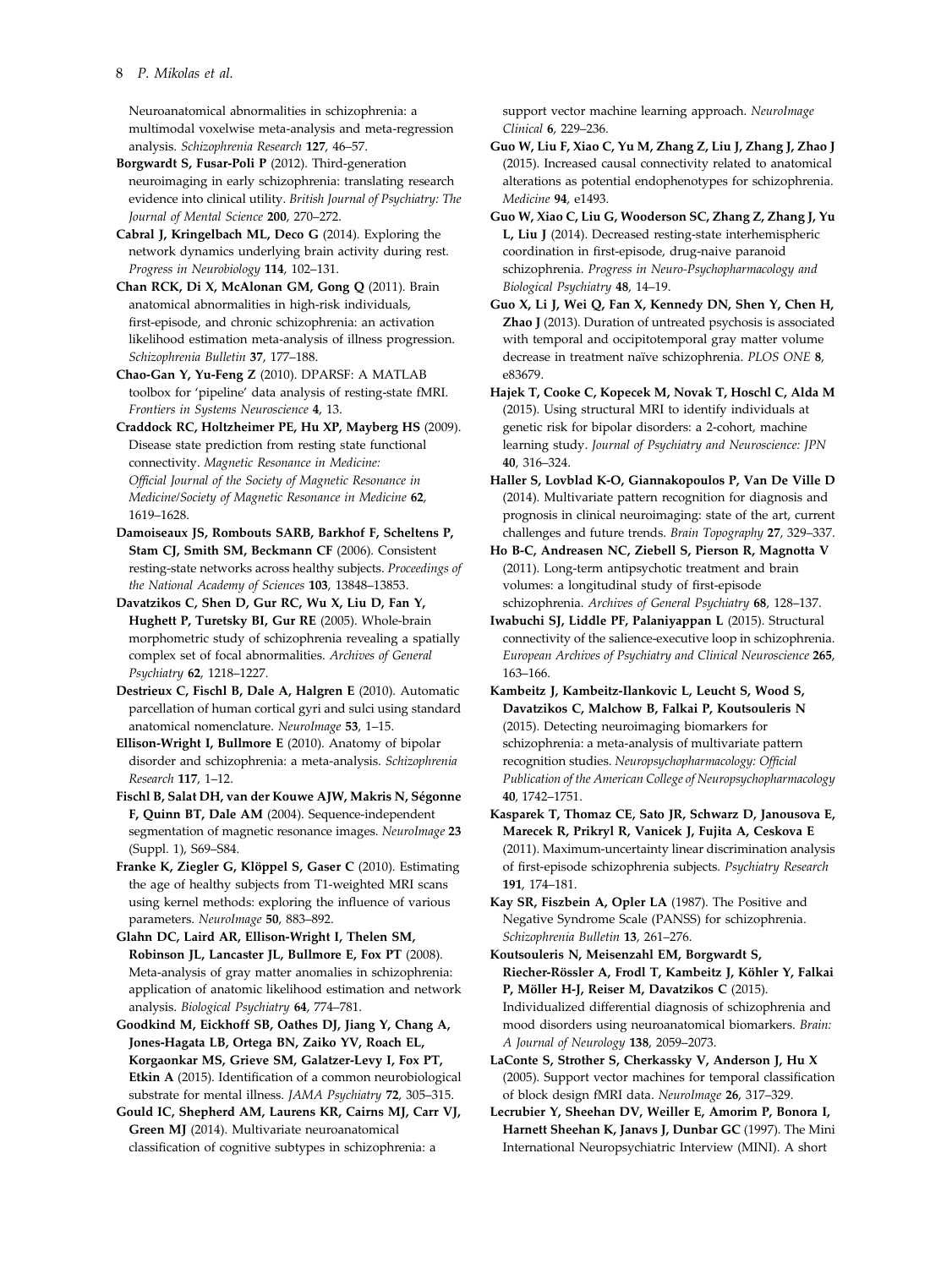<span id="page-8-0"></span>diagnostic structured interview: reliability and validity according to the CIDI. European Psychiatry 12, 224–231.

Levav I, Rutz W (2002). The WHO World Health Report 2001 new understanding – new hope. Israel Journal of Psychiatry and Related Sciences 39, 50–56.

Lieberman J, Chakos M, Wu H, Alvir J, Hoffman E, Robinson D, Bilder R (2001). Longitudinal study of brain morphology in first episode schizophrenia. Biological Psychiatry 49, 487–499.

Malla AK, Bodnar M, Joober R, Lepage M (2011). Duration of untreated psychosis is associated with orbital–frontal grey matter volume reductions in first episode psychosis. Schizophrenia Research 125, 13–20.

Manoliu A, Riedl V, Zherdin A, Muhlau M, Schwerthoffer D, Scherr M, Peters H, Zimmer C, Forstl H, Bauml J, Wohlschlager AM, Sorg C (2014). Aberrant dependence of default mode/central executive network interactions on anterior insular salience network activity in schizophrenia. Schizophrenia Bulletin 40, 428–437.

Melicher T, Horacek J, Hlinka J, Spaniel F, Tintera J, Ibrahim I, Mikolas P, Novak T, Mohr P, Hoschl C (2015). White matter changes in first episode psychosis and their relation to the size of sample studied: a DTI study. Schizophrenia Research 162, 22–28.

Menon V, Uddin LQ (2010). Saliency, switching, attention and control: a network model of insula function. Brain Structure and Function 214, 655–667.

Moran LV, Tagamets MA, Sampath H, O'Donnell A, Stein EA, Kochunov P, Hong LE (2013). Disruption of anterior insula modulation of large-scale brain networks in schizophrenia. Biological Psychiatry 74, 467–474.

Mourao-Miranda J, Reinders AATS, Rocha-Rego V, Lappin J, Rondina J, Morgan C, Morgan KD, Fearon P, Jones PB, Doody GA, Murray RM, Kapur S, Dazzan P (2012). Individualized prediction of illness course at the first psychotic episode: a support vector machine MRI study. Psychological Medicine 42, 1037–1047.

Nekovarova T, Fajnerova I, Horacek J, Spaniel F (2014). Bridging disparate symptoms of schizophrenia: a triple network dysfunction theory. Frontiers in Behavioral Neuroscience 8, 171.

Nieuwenhuis M, van Haren NEM, Hulshoff Pol HE, Cahn W, Kahn RS, Schnack HG (2012). Classification of schizophrenia patients and healthy controls from structural MRI scans in two large independent samples. NeuroImage 61, 606–612.

Palaniyappan L, Simmonite M, White TP, Liddle EB, Liddle PF (2013). Neural primacy of the salience processing system in schizophrenia. Neuron 79, 814–828.

Penttilä M, Jääskeläinen E, Haapea M, Tanskanen P, Veijola J, Ridler K, Murray GK, Barnes A, Jones PB, Isohanni M, Koponen H, Miettunen J (2010). Association between duration of untreated psychosis and brain morphology in schizophrenia within the Northern Finland 1966 Birth Cohort. Schizophrenia Research 123, 145–152.

Pettersson-Yeo W, Benetti S, Marquand AF, Dell'Acqua F, Williams SCR, Allen P, Prata D, McGuire P, Mechelli A (2013). Using genetic, cognitive and multi-modal neuroimaging data to identify ultra-high-risk and

first-episode psychosis at the individual level. Psychological Medicine 43, 2547–2562.

Rabinowitz J, Levine SZ, Haim R, Häfner H (2007). The course of schizophrenia: progressive deterioration, amelioration or both? Schizophrenia Research 91, 254–258.

Rasmussen CE, Williams CKI (2006). Gaussian Processes for Machine Learning. Adaptive Computation and Machine Learning. MIT Press: Cambridge, MA.

Ren W, Lui S, Deng W, Li F, Li M, Huang X, Wang Y, Li T, Sweeney JA, Gong Q (2013). Anatomical and functional brain abnormalities in drug-naive first-episode schizophrenia. American Journal of Psychiatry 170, 1308– 1316.

Rocha-Rego V, Jogia J, Marquand AF, Mourao-Miranda J, Simmons A, Frangou S (2014). Examination of the predictive value of structural magnetic resonance scans in bipolar disorder: a pattern classification approach. Psychological Medicine 44, 519–532.

Sarpal DK, Robinson DG, Lencz T, Argyelan M, Ikuta T, Karlsgodt K, Gallego JA, Kane JM, Szeszko PR, Malhotra AK (2015). Antipsychotic treatment and functional connectivity of the striatum in first-episode schizophrenia. JAMA Psychiatry 72, 5–13.

Schrouff J, Rosa MJ, Rondina JM, Marquand AF, Chu C, Ashburner J, Phillips C, Richiardi J, Mourão-Miranda J (2013). PRoNTo: pattern recognition for neuroimaging toolbox. Neuroinformatics 11, 319–337.

Smieskova R, Fusar-Poli P, Allen P, Bendfeldt K, Stieglitz RD, Drewe J, Radue EW, McGuire PK, Riecher-Rössler A, Borgwardt SJ (2009). The effects of antipsychotics on the brain: what have we learnt from structural imaging of schizophrenia? – a systematic review. Current Pharmaceutical Design 15, 2535–2549.

Smith SM, Jenkinson M, Woolrich MW, Beckmann CF, Behrens TEJ, Johansen-Berg H, Bannister PR, De Luca M, Drobnjak I, Flitney DE, Niazy RK, Saunders J, Vickers J, Zhang Y, De Stefano N, Brady JM, Matthews PM (2004). Advances in functional and structural MR image analysis and implementation as FSL. NeuroImage 23 (Suppl. 1), S208–S219.

Song X-W, Dong Z-Y, Long X-Y, Li S-F, Zuo X-N, Zhu C-Z, He Y, Yan C-G, Zang Y-F (2011). REST: a toolkit for resting-state functional magnetic resonance imaging data processing. PLoS ONE 6, e25031.

Spaniel F, Tintera J, Rydlo J, Ibrahim I, Kasparek T, Horacek J, Zaytseva Y, Matejka M, Fialova M, Slovakova A, Mikolas P, Melicher T, Görnerova N, Höschl C, Hajek T (2016). Altered neural correlate of the self-agency experience in first-episode schizophrenia-spectrum patients: an fMRI study. Schizophrenia Bulletin 42, 916-925.

Sridharan D, Levitin DJ, Menon V (2008). A critical role for the right fronto-insular cortex in switching between central-executive and default-mode networks. Proceedings of the National Academy of Sciences of the USA 105, 12569–12574.

Sundermann B, Herr D, Schwindt W, Pfleiderer B (2014). Multivariate classification of blood oxygen level-dependent fMRI data with diagnostic intention: a clinical perspective. AJNR. American Journal of Neuroradiology 35, 848–855.